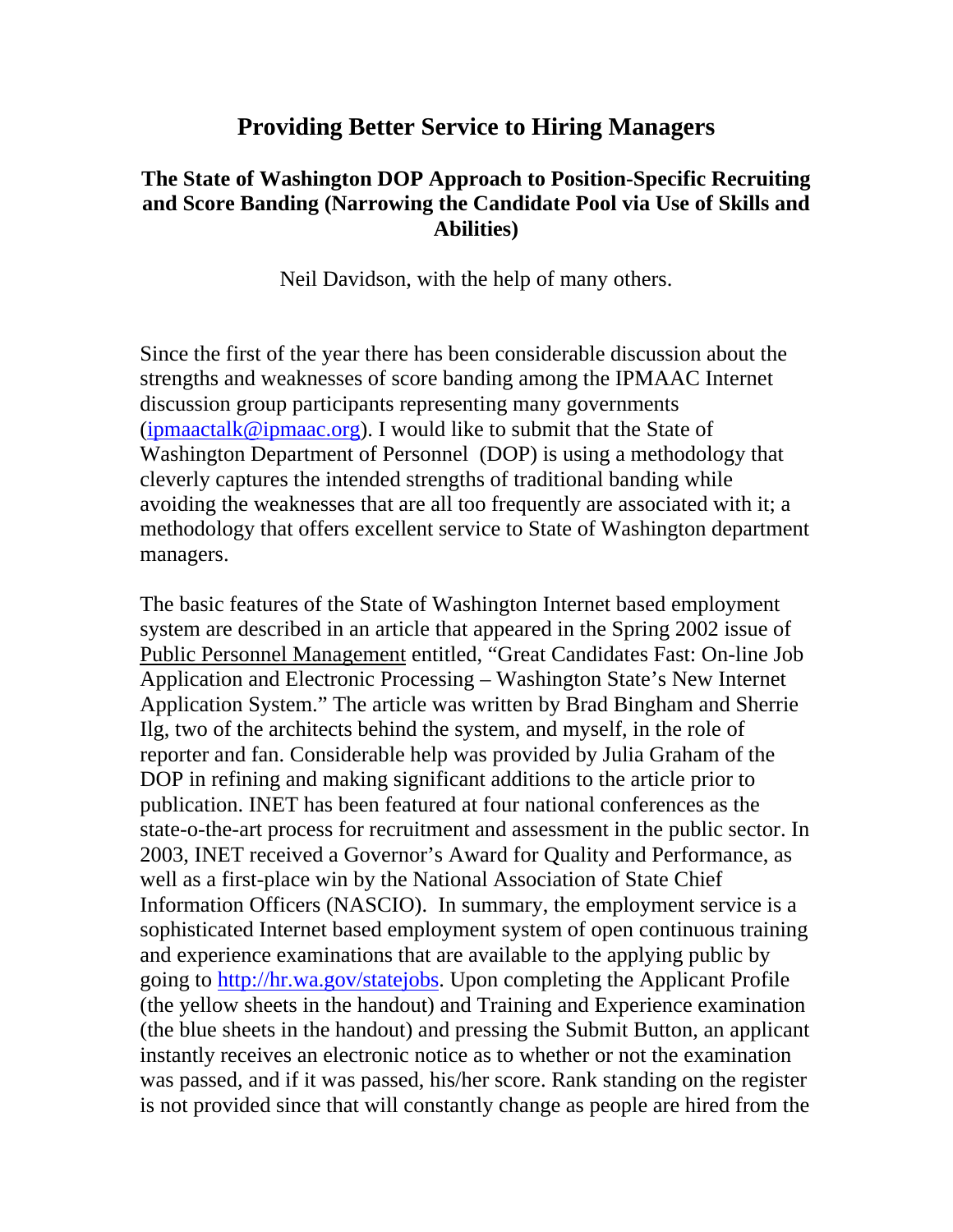register and new applications are received. A hiring manager with a vacancy can be considering the application within 15 minutes of its submission. The completed Applicant Profile stays on the system and can be updated at any time. The profile can be used for multiple recruitments.

Before I talk about the heart of the system's operational model, I would like to talk about some contextual matters.

### Contextual Matters

The State of Washington for many years has had a reputation for providing the applying public with very useful information on which to base an apply/not apply decision. The approach facilitates providing quality employment services to approximately 200 employments sites distributed geographically over a large state. For this part of my presentation, I will be referring to the announcement, classification specification, and examination for Human Resources Consultant 2 that is in your handout material. While a paper version, the documents appear exactly as they would appear on the screen if you were applying on-line and about 90% of the State of Washington's applicants do apply online, although paper versions of the forms are available. I picked this classification because it is in our field and many IPMAACers can relate to it and because you may know people in our field who might like to pursue employment with a very progressive agency in the great Pacific Northwest. Also, since the folks in Olympia, Washington have been, once again, wonderfully cooperative in letting me report on their progressive systems, I thought I should give them some recruiting exposure in exchange. They currently have one opening on the Assessment Team for a Human Resource Consultant 4. If you are interested, please see me and I can get you some contact information.

To give this section more salience, I would like to point out that our good friend and solid IPMAAC contributor, Bryon Baldwin, recently completed the forms. As a consequence, he is now working for the State of Washington in Olympia for Melia Olsen rather than for the California Department of Justice.

Please note the CLICK HERE notation on the front of the announcement. Clicking on it gives you the class specification for more detailed information about the positions. You have a hard copy of that in the packet.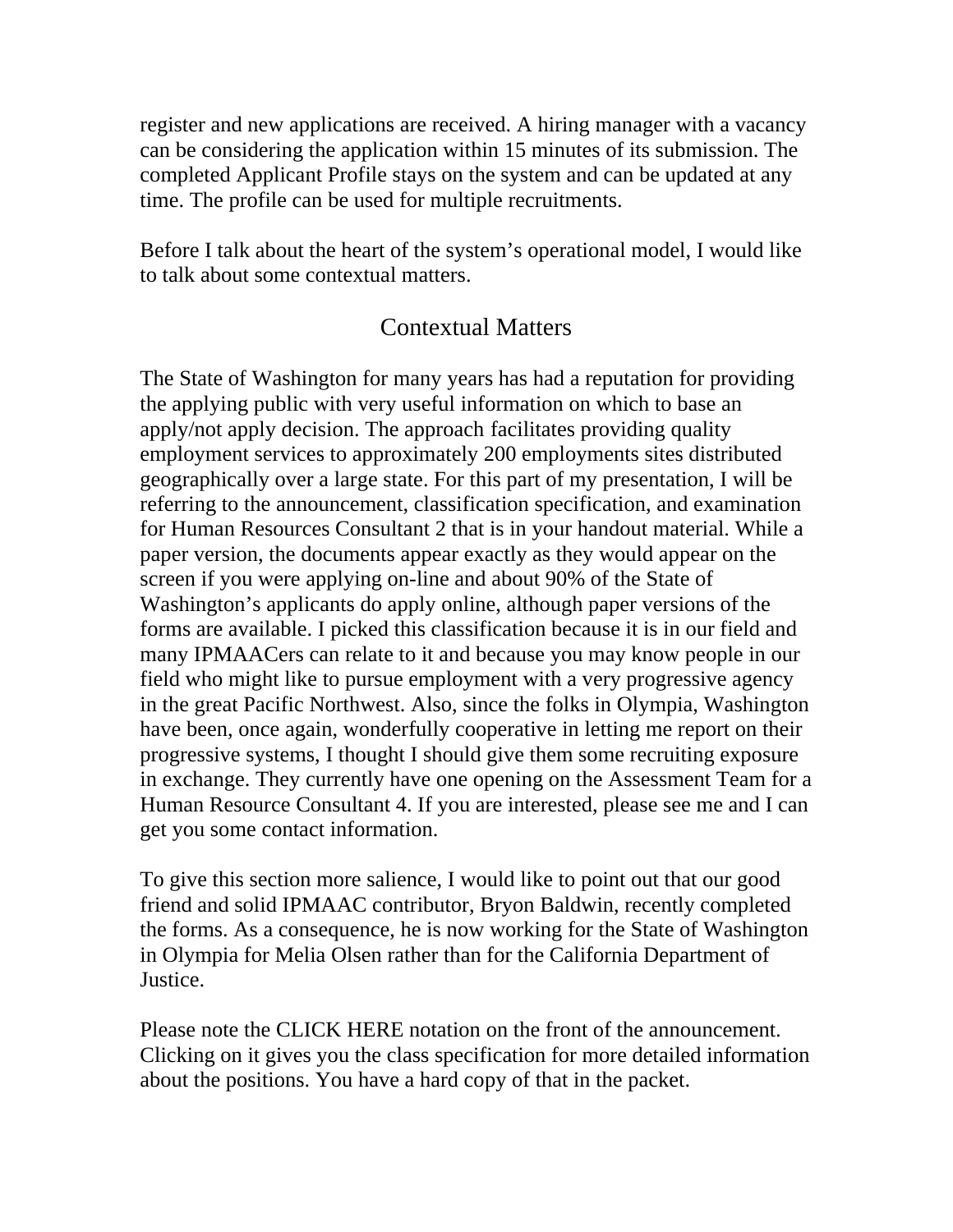On the front side of the announcement, notice the "SPECIAL NOTES" section toward the bottom of the sheet. This section clearly conveys the fact that Human Resource Consultant 2 positions are widely distributed geographically; that more information is available about the agencies that employ them by going to http://access.wa.gov/government/awstate.asp; and that some jobs may require a work schedule outside the traditional 8-5 workweek, with occasional evening and weekend requirements.

At the top of page two of the announcement, notice the "DESIRABLE QUALIFICATIONS" section. By that listing of competencies the State is clearly conveying to the potential applicant that professional level qualifications are needed.

At the bottom of the second page of the announcement are several features I really like. One section identifies locations where computer terminals are available for use and the other section lets people with disabilities know that arrangements for accommodation are readily available.

Note on page 4 of the application, the map of Washington State broken up into regions. People can designate the regions of the State they might consider working in. That is a convenience to the applicant and saves managers the inconvenience of considering people who don't wish to relocate. The yellow section is what most of us would consider to be an application. The State of Washington DOP considers it to be an Applicant Profile and it can be used for many recruitments.

In the Special Skills Section on the second sheet of blue paper the applicant is presented with a vehicle for identifying relevant education and experience. This section gives the applicant the opportunity to identify aspects of the work they are qualified for and conversely areas of the work they are not qualified for or are not interested in pursing. This section is a very convenient vehicle for the applicant to show what aspects of work they do not wish to pursue so that they are not bothered by unwanted invitations to interview and it saves hiring mangers time and trouble in finding people on the register who wish to be considered.

At the bottom of Special Skills Section, Page 3 is a very important section called "Conditions of Employment." It gives the applying public an opportunity to indicate that they would prefer not to be considered for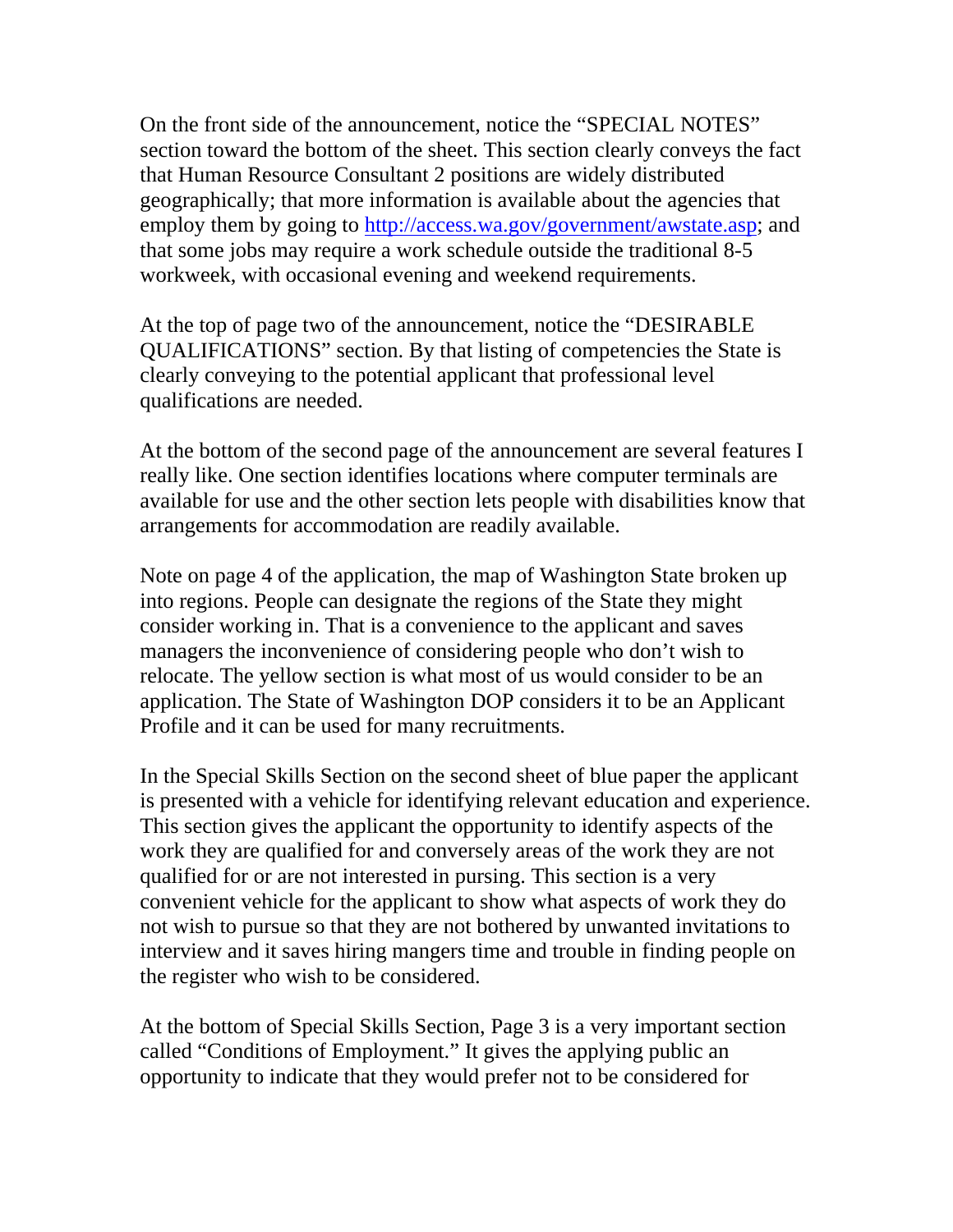positions with certain features, i.e. involves working in a prison setting, requires a thorough background check, requires a polygraph test.

The next section is the Education  $&$  Training Exam. Please note in the first paragraph the statement that the information given must be consistent with reported education and experience. That is an important concept and I will touch on it later.

Notice the degree of specificity in Question 1-04. This is quite typical of the State of Washington's approach to designing qualification questionnaires. They go to considerable length to make sure the applying public understands what the employer is looking for and conversely what is not qualifying.

# Processing and Scoring

When the applicant has completed the questionnaire and presses the "Submit" key, the responses are scored in relationship to a Subject Matter Expert prepared scoring key. In a job analysis process the Subject Matter Experts have identified the competencies that go with each category of positions and the score weightings that go with each competency. Instantly a total score is compiled and presented to the applicant on his or her screen.

When the HR staff in an appointing department has a position to fill they can browse a group of applicants (we will refer to the group as a band although the State of Washington doesn't use the word "Band") and screen the candidates for most jobs with up to six skill sets. Sorting with up to six skill sets is a systems limitation and a project is now underway that will do away with that restriction. In a sequential application of skill sets the HR agent in a hiring department can actually watch on the screen the qualifications narrow the group to be considered (band) down to a closer and closer match to the specifications of the position to be filled. Essentially, hiring management is controlling the size of the pool (band) by applying job related criteria. The hiring department can balance the closeness of the match in relationship to the number of candidates that they can conveniently interview. In my view it is management's active involvement in making and applying decisions about the number of candidates to be interviewed in relationship to closeness of qualification fit that gives the system extremely high acceptance ratings among hiring managers. The computer screen is constantly reminding hiring management that the dynamic on the screen is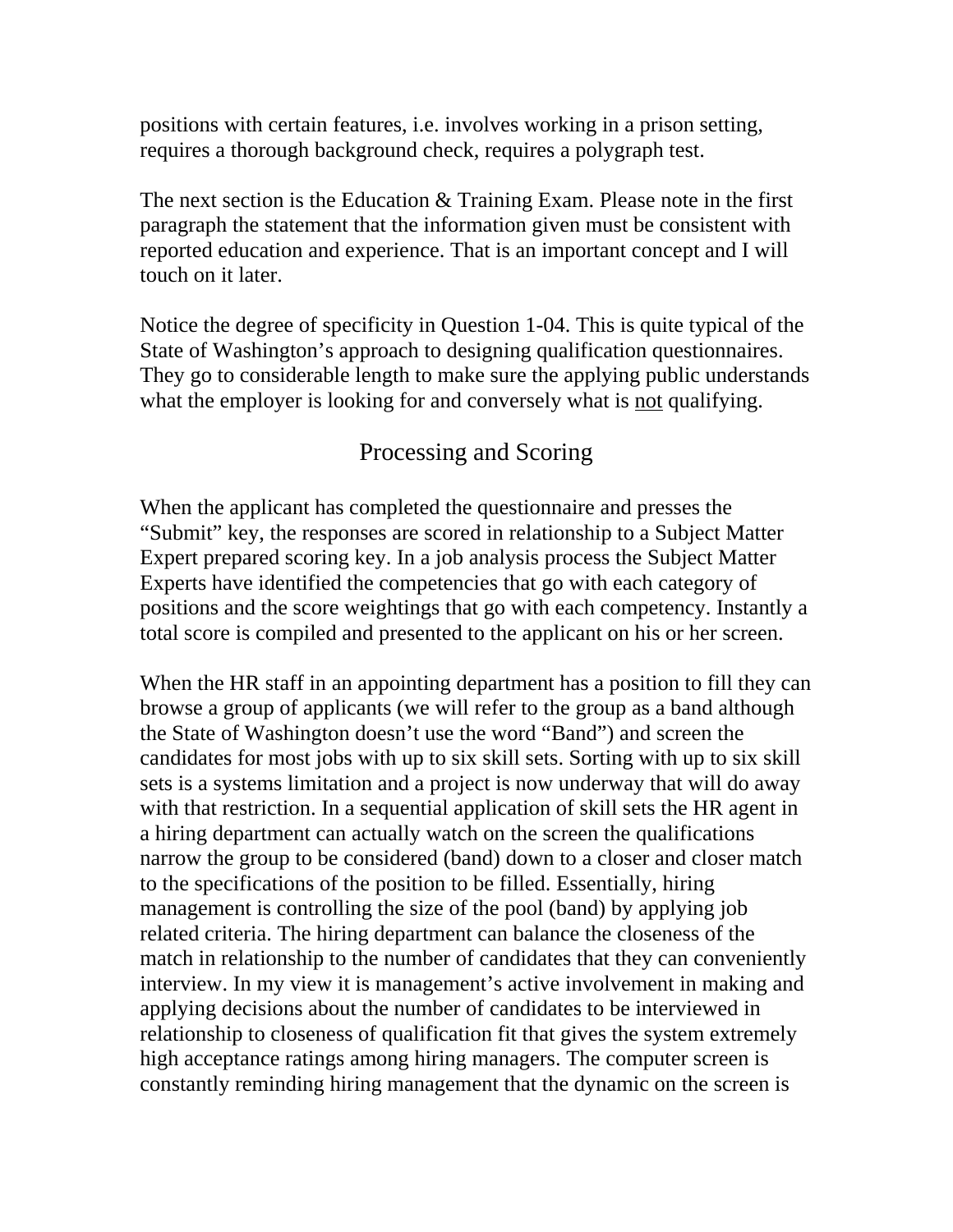attributable to the input of SMEs they, themselves, have nominated to be involved.

### DOP Assistance

Hiring departments in need of specialized services in conjunction with certifications have access to those services through the very impressive DOP Recruitment and Selection Team managed by Melia Olsen. Each department in the state government has a Human Resources Consultant on her team designated as a (go-to) contact person on recruitment and assessment matters. If, after applying six skill sets, the hiring department still has too many candidates to adequately consider, the team in Central HR may develop supplemental screening tools (such as a resume or telephone screen or a simplified Experience and Training (E&T) exam, or another skill set to further refine and narrow the applicant pool.

The Team is also available to address quality control issues. For example, if hiring management is concerned that a number of people seem to have overstated their qualifications, the team is available to survey the list with additional questions and may remove names from the list when it is found that people have been too expansive in their claimed qualifications. Earlier, I mentioned looking at the relationship between education/experience on the Applicant Profile and claimed skill sets on the T&E questionnaire. Melia's team is prepared to do that checking. Often it is found that people were truly confused about the qualification level the state was seeking. In that case, the posted examination can be redesigned and specific examples of what the state is looking for might be added.

## Seeking Feedback

A critical piece in the process is the systematic collection of feedback from the hiring departments (How are we doing?). Recruitment Consultants in the Department of Personnel are in frequent contact with HR representatives in the hiring departments but there is also a more structured collection of feedback. After the papers in your handout packet that are associated with the HR Consultant 2 recruitment, you will see a "Quality of Referral Survey" printed on pink paper. This is a form designed for on-line posting to hiring departments and serves as a conduit of information from the hiring departments back to the DOP. Those of you in the audience who work for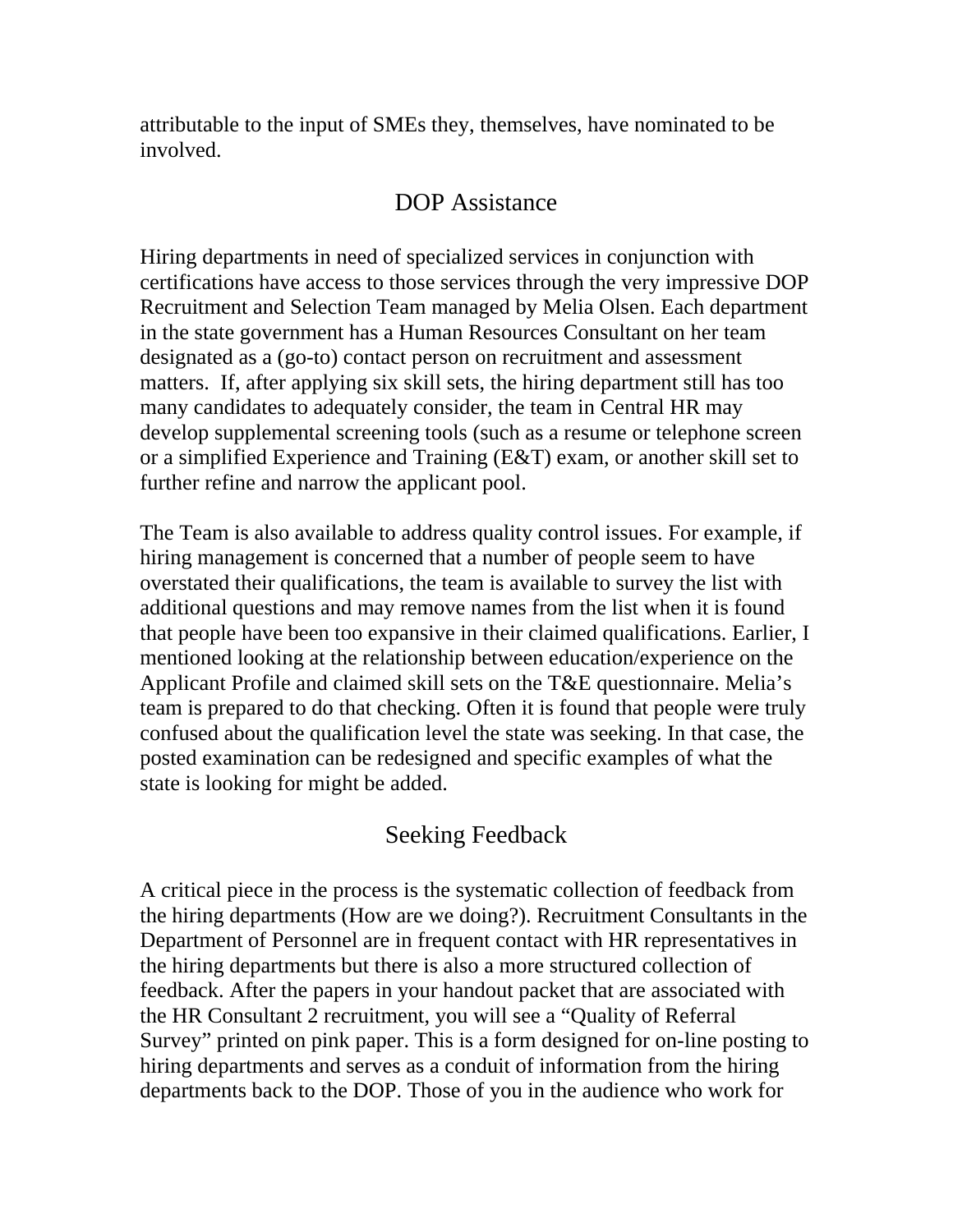government staffing agencies, if you don't already collect feedback from your departments, you might want to consider something like this survey instrument for you own use. Aside from the usefulness of the information collected, just the fact that the instrument is available says something very positive about the DOP and its philosophy of service to the operating departments of the state government. Please take a minute to glance over the survey instrument because I would like to talk about certain, specific questions on it. Of course, the question of overall importance is question 2- 01, "I am satisfied with the referral of candidates I received." But, notice question 2-04 "The referral included an adequate number of diverse candidates." Just having that question on the sheet reinforces for the managers, the state's desire to achieve and maintain a diverse workforce. By the way, all indications are that the state is doing very well in achieving diversity and the on-line application system is supporting that very important goal. Notice the survey section entitled "Recruitment Process Options." Notice in particular question 3-03, "When I receive a referral that includes unqualified or unsatisfactory candidates, I feel that I have practical and effective options for removing those candidates from the referral." The statement of that option serves to remind hiring managers that they can have the DOP remove unqualified candidates from the list. It also reminds the operating departments of the DOP strong service commitment to stakeholders.

#### **Discussion**

Many of the shortcomings associated with banding are related to giving hiring managers too many names to conveniently consider. That almost encourages hiring mangers to take inappropriate short cuts to pare down the pool (band) to a convenient number. It also tends to build resentment because of the appearance that Central HR is finessing its work off to the hiring departments.

What the State of Washington's system so cleverly does, is enable the hiring departments to adjust the pool (band) of candidates to consider, to a number that can be conveniently and thoroughly processed and the adjusting is done with job analysis derived criteria. The process respects a manager's time and desire to conduct a thorough final hiring process.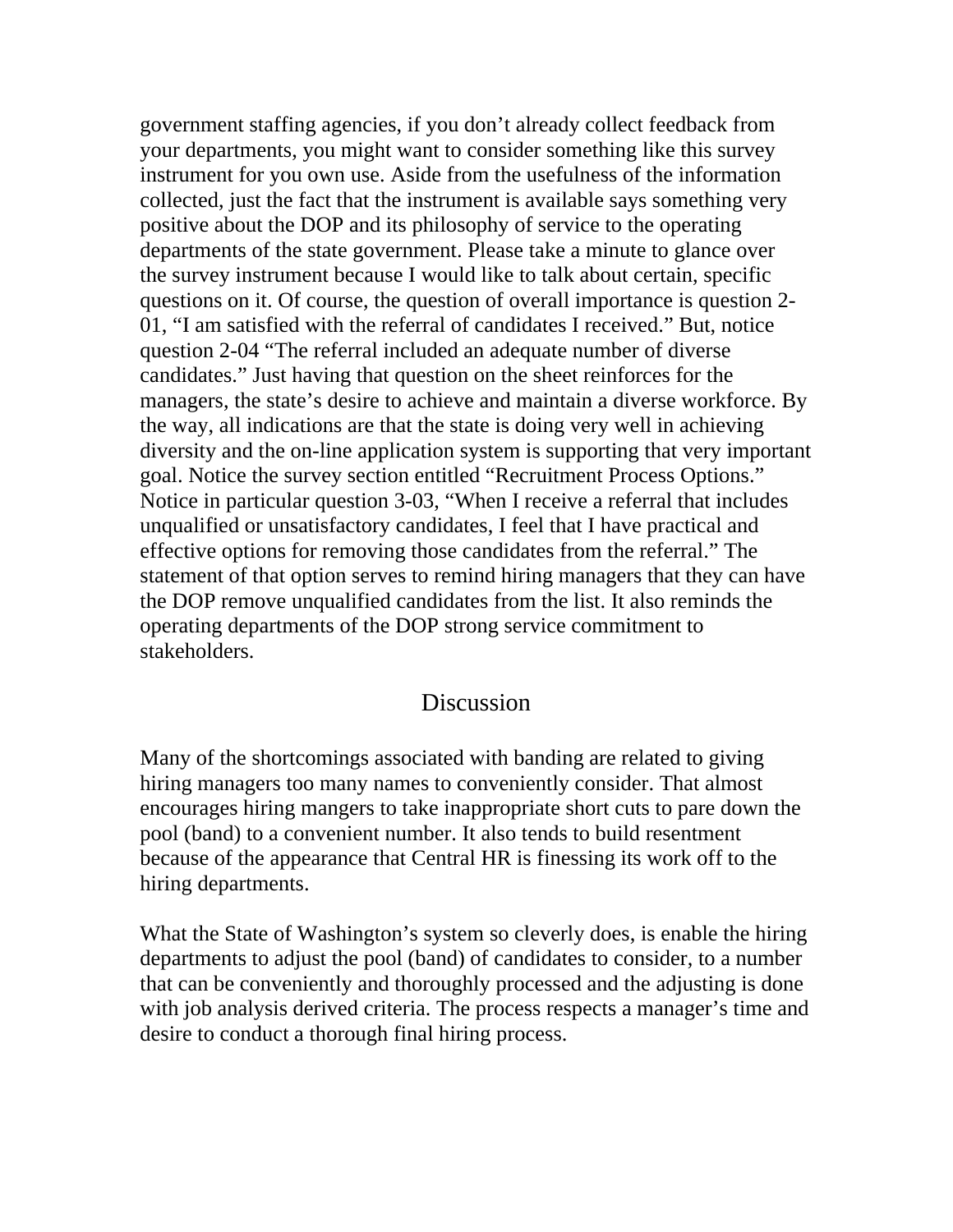The site itself constantly reinforces sound hiring principles: that people in underutilized protected class groups need to be included at every opportunity; that the staff of the DOP is available to help structure the final hiring process; that qualifications claimed need to be checked by contacting references and past employers, that as many people as time permits need to be interviewed.

# Changes are Coming

As if the State of Washington's system wasn't already exciting enough, the folks in Olympia, Washington are hard at work doing a major software and hardware conversion to make it still better.

The passage of the Personnel System Reform Act in 2002 eliminated the statutory requirement of the "Rule of 7" for candidate referrals and opened the door for the Department of Personnel Director to adopt new rules to eliminate other barriers to hiring the best qualified candidates. These rules become effective this July. Highlights include:

- Ability for state agencies to use the centralized on-line application and screening process or a decentralized process.
- Candidate screening based on position specific requirements, rather than those identified for a broad job classification.
- Desirable qualifications to be used unless there are specific legal requirements.
- Based on job analysis of key talents needed.
- No classification-based testing requirements.
- Each candidate pool will be one unranked list (unless there are candidates on state layoff lists.
- Individual state agencies determine whether and how to provide promotional preferences to permanent classified employees.
- Candidate referrals are decentralized to individual agencies.
- Agencies determine how many names to refer, no longer bound by a centrally mandated "Rule of 7."

The State of Washington DOP is currently involved in completing two major initiatives: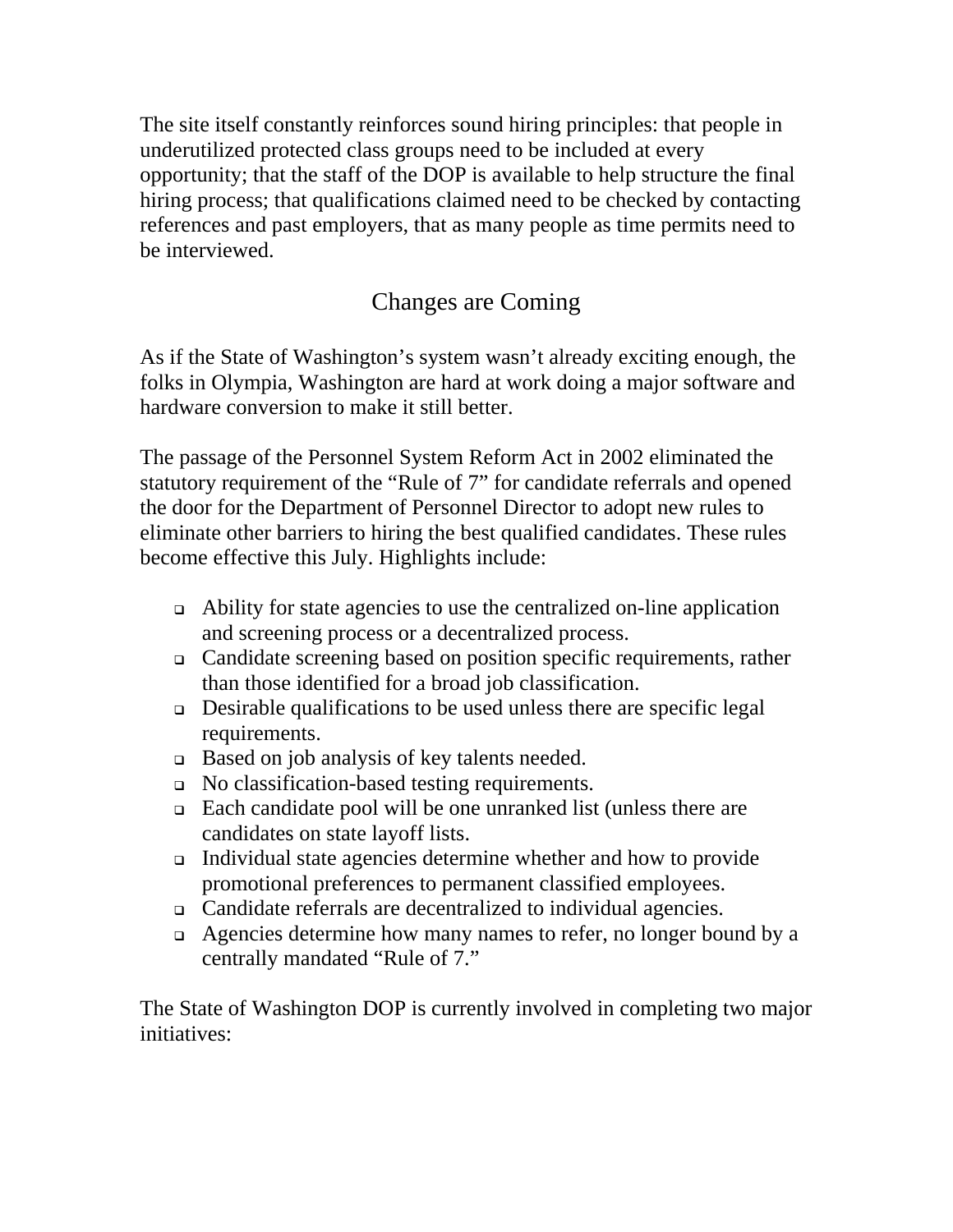- Configuring an electronic recruiting system (SAP e-Recruiting) and developing new recruiting tools to enable the recruitment for all jobs electronically in an even more efficient manner than INET.
- Creating a Qualifications catalog populated by competencies (KSAs and behaviors) that will directly impact recruitment, selection, and assessment and aid employers in identifying training needs and performance management objectives.

The limitation of 24 competencies for applicants and 6 search and sort competencies for hiring managers are systems limitations due to the fact that the current system is a not always happy marriage between the Internet and a State of Washington mainframe. The new system, SAP e-Recruiting, will be completely Internet based and the systems imposed limitations will disappear. That will enable the State of Washington to host a powerful matrix of talents that the candidates can offer, to compare with talents that managers need at the work site and the matching will be done right to the position level rather than the classification level. The new approach will enable people who would like to work for the State of Washington to maintain a posting of their talents on the system so that they can be contacted and encouraged to apply for specific openings when there is a match. The State of Washington will be able to include in the search, posted resumes so that when a match is made the person can be electronically notified that they might wish to file an application. The power of the system will enable the DOP to easily check to make sure that they are maintaining a sufficient inventory of talent for the needs of the hiring departments.

The changes in recruiting  $\&$  selection are intended to allow state agencies the flexibility to set recruitment policy and processes that best meet their unique and ever changing business needs. The central DOP will serve as a strategic partner and consultant to agencies as they implement the new options available with decentralization. The centralized recruitment and selection staff will move from very transaction based (processing applications for broad job classes) to more targeted position-based recruitment and assessment services.

## Final Comments

The State of Washington's system strikes a beautiful balance between keeping hiring manager time investment to a minimum and maximizing the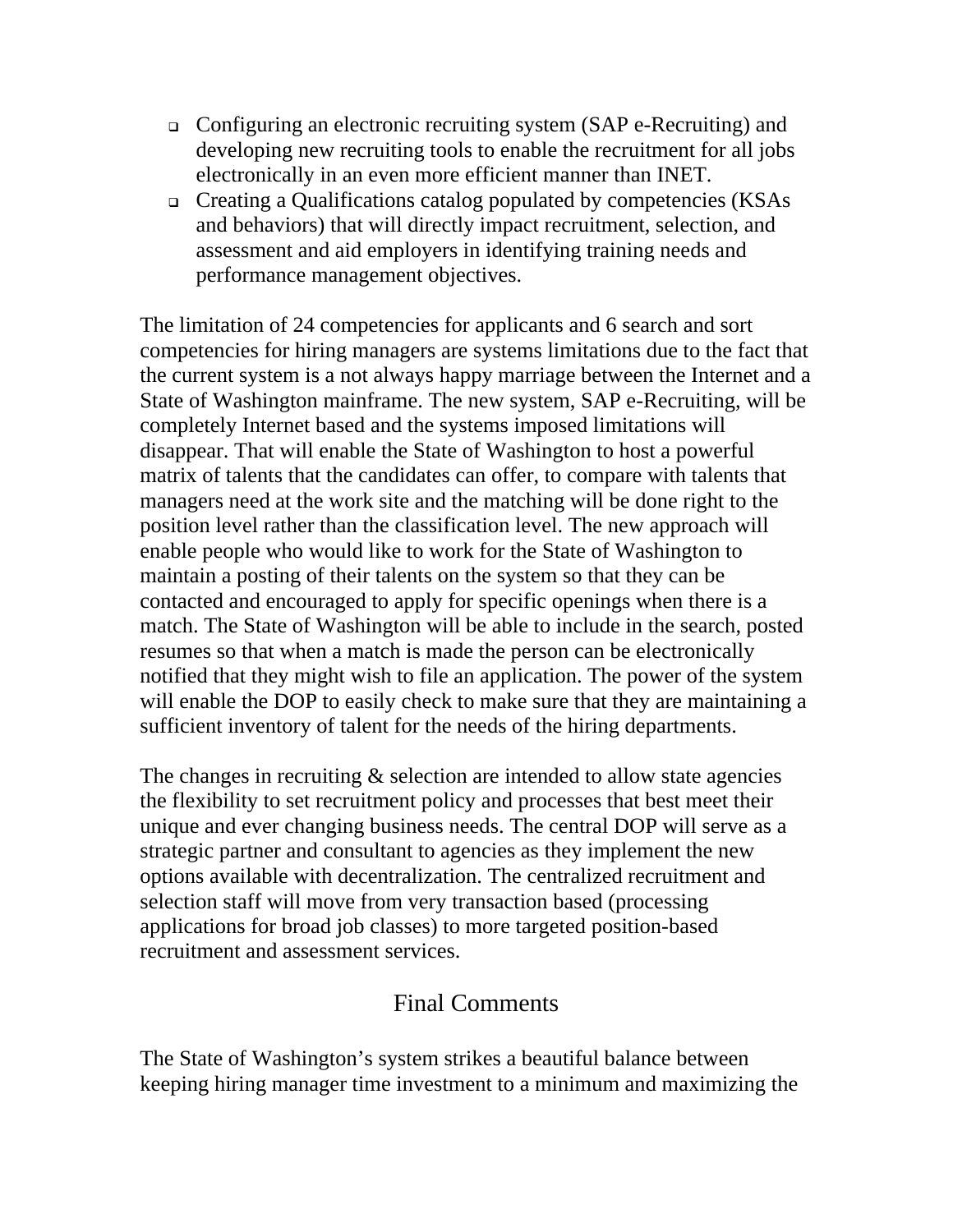qualifications of the applicant pool, management is considering. Essentially they are addressing the needs that banding is intended to offer, i.e. speed and flexibility but, in the process, they are maintaining sound civil service hiring principles. With the sequential application of skill sets, managers are considering the most qualified candidates; the candidates who can best perform the work of the state.

#### Acknowledgements

I am a firm believer in acknowledging the contributions of people who are taking pioneering steps to advance organizational staffing. To that end I would like to acknowledge the great help of Melia Olsen who manages the very progressive State of Washington Recruitment and Selection Team. Melia helped me better understand the bigger picture of the State of Washington DOP approach to customer support. I would like to thank Dan Masden who runs the department support function for Melia on a day-to-day basis. Dan was active with IPMAAC during an earlier stint with the State of Washington. Now that he is back, I hope he re-involves himself with our professional group. IPMAAC would certainly gain by it. I would like to thank Mary Carlson who is the SAP e-Recruiting Project Manager. Mary helped me better understand the advances that will be gained from the conversion from INET to e-Recruiting. Eden Teachout helped me understand how a hiring department HR representative would actually experience the dynamics of the system on the screen as candidates approach the narrow end of the funnel as skill sets are applied. Finally, thanks to Sherrie Ilg who was one of the principals in the design of the original system and is heavy involved in the change over to the new system. I am in awe of her talents with software.

Respectively submitted:

Neil Davidson Sr. Human Resources Analyst (retired) 2314 N.E. Prescott Portland, OR 97227 (503) 288-3627

## *POST SCRIPT: I WOULD BE HAPPY TO PROVIDE READERS WITH COPIES OF THE HANDOUTS REFERED IN THIS*